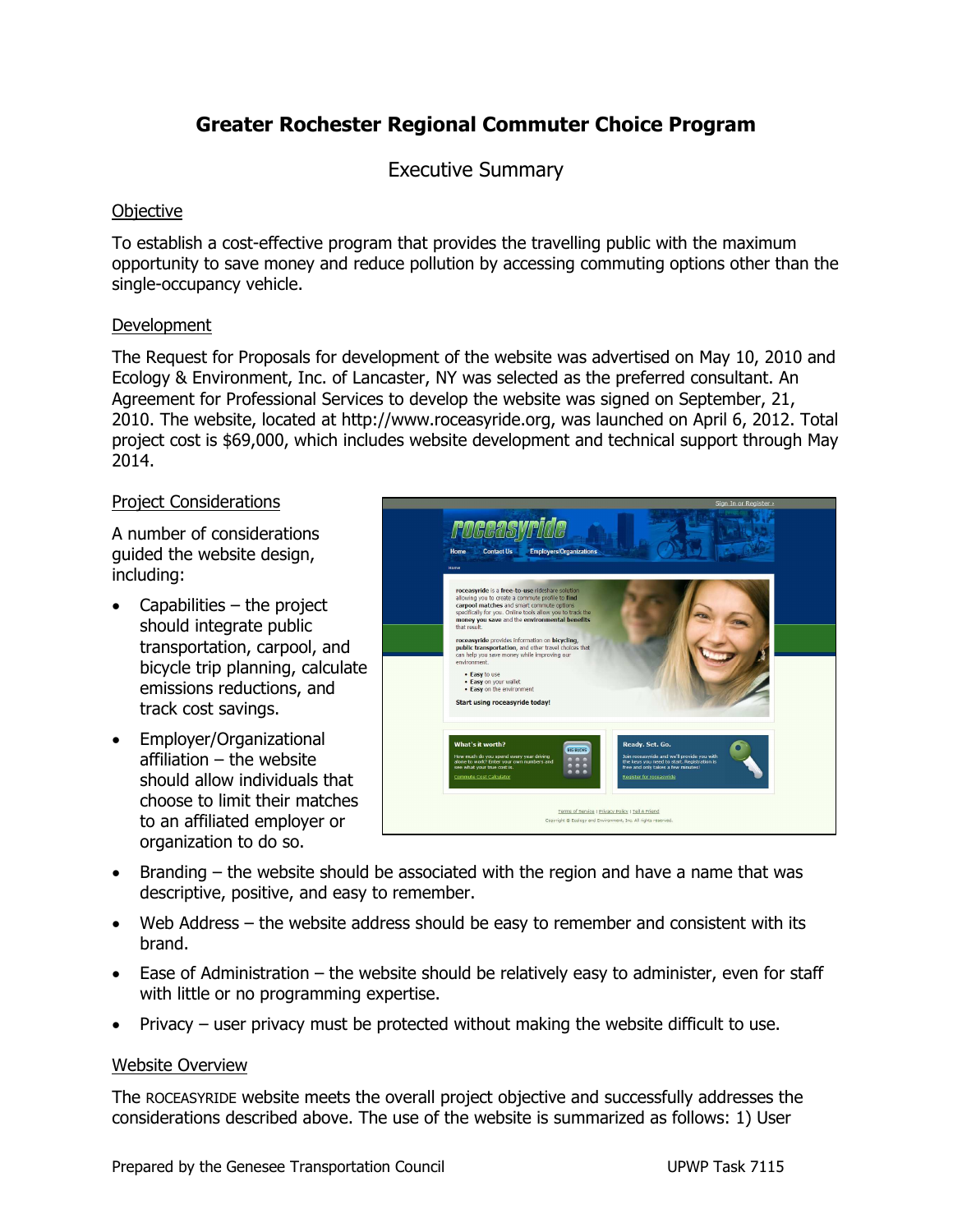establishes an account ("My Page") on the website, specifying home address, work address, commuting preferences (smoking/non-smoking), etc; 2) user completes commute profile for the trip they wish to plan (multiple commute profiles are allowed); 3) user is shown potential carpool matches and has the choice whether to send an email through the system if they wish to discuss carpooling with the prospective match; and 4) if a carpool is established, the system will track all emissions reductions and cost savings as long as the participants log each trip in their Commute Calendars.

In addition to the basic functions described above, ROCEASYRIDE allows users to plan their commute via public transportation using Google transit planning services and by bicycle using Google bicycle routing services and the 2009 Edition of the Greater Rochester Area Bicycling Map. As with carpools, the system will track the emissions reductions and cost savings benefits of bicycling and riding the bus as long as each trip is recorded in the user's Commute Calendar.

ROCEASYRIDE allows employers and organizations to establish their own "pages" on the website where access can be limited via Personal Identification Number (PIN) to employees/members only. In these cases, those affiliated with a participating employer or organization can limit their

matches to include fellow employees or organizational members only. This can help to address potential concerns that some participants may have about carpooling with strangers and increase the likelihood that they will carpool.

Participating employers and organizations may customize their Pages on the website and can administer contests and track emissions reductions/cost savings on an employer- or organization-wide basis.

### Outreach

Since the website launch on April 6, 2012, staff has reached out to community partners to increase awareness of the website via distribution through their respective networks of contacts.

Staff has also promoted the website at the Brighton Green Energy Fair and worked with students at Rochester



Institute of Technology to both explore potential marketing strategies for the website and learn about issues and opportunities that may apply to college and university students, faculty, and staff.